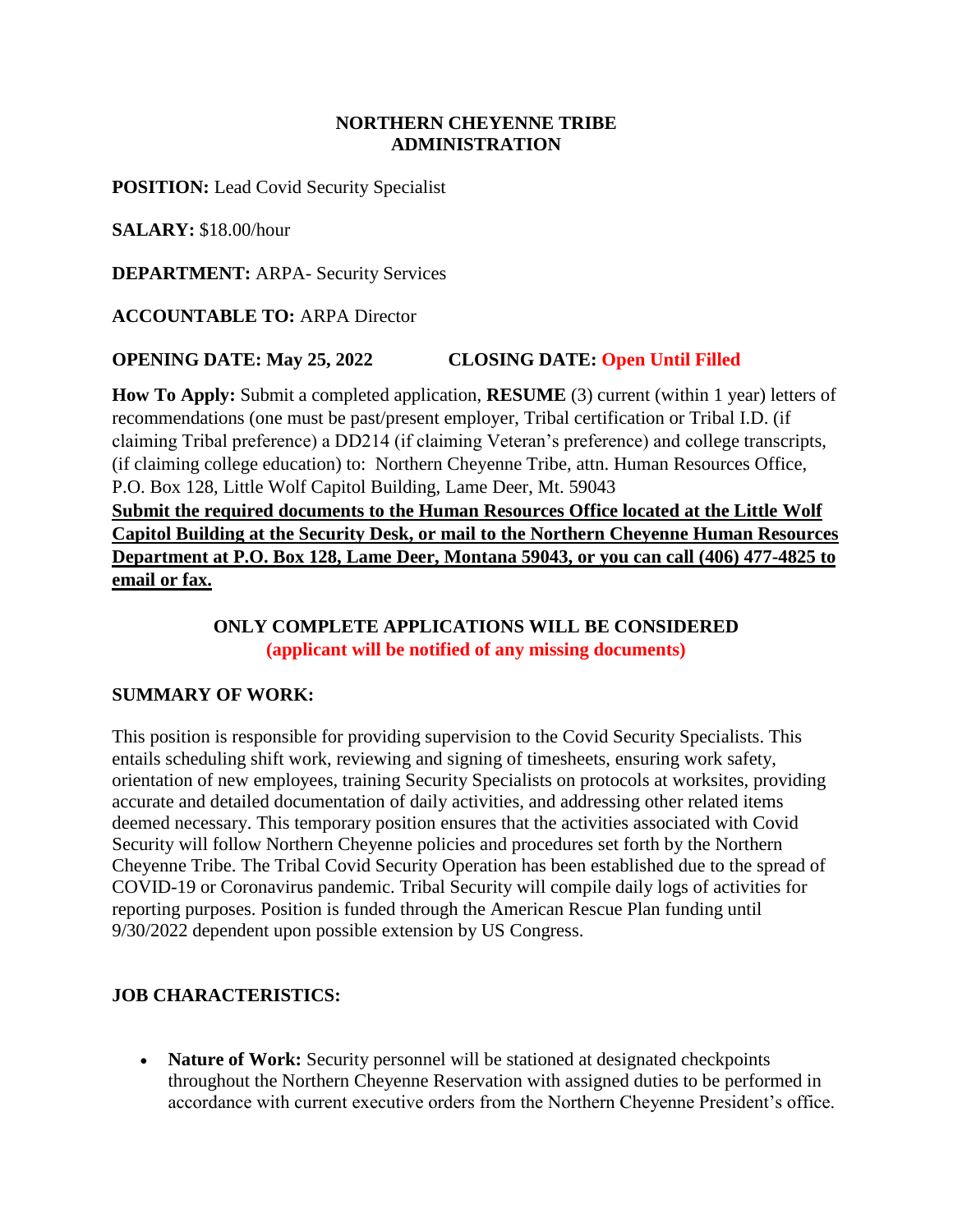The working environment may be stressful and the ability to handle people in difficult situations is required.

- **Personal Contacts:** This position requires daily contact with the general public, contractors, commercial vehicles, law enforcement, and emergency personnel, Tribal members and Tribal employees. Ability to solve various problems that may occur is essential. Professionalism when dealing with the public is critical.
- **Supervision Received:** ARPA Director
- **Essential Function:** Must be physically fit and be able to visually examine persons and vehicles stopped at designated check points. Must be able to communicate orally and in writing, drive a vehicle, and traverse rough terrain.

# **AREAS OF ACCOUNTABILITY AND PERFORMANCE:**

Provides supervision to a team of Security Specialists assigned to services at designated checkpoint sites to adhere to the Executive Orders from the Northern Cheyenne Tribal President. Performs any combination of the following duties associated with the protection of the health and safety of Tribal members and the persons living and working within the exterior boundaries of the Reservation. Patrols events and public activities to ensure safety and assists in the encouragement of following safety protocol for the Northern Cheyenne Reservation; patrols Tribal and BIA controlled roads on the Reservation to ensure authorized entry on the Reservation; patrols numerous roadways in the the interior of the Reservation that may allow access to sacred sites; and, coordinates with BIA Office of Justice Services, Tribal Administration, Road Maintenance, and Emergency Management officials concerning activity

The Lead position will assist security personnel, under its supervision, in recording daily activities, monitor persons entering the Reservation, and prepare weekly written reports summarizing security activities and incidents. Lead Covid Security Specialist will attend incident command briefings, lead weekly staff meetings, and report activities during any continued State of Emergency meetings regarding the Covid-19 pandemic.

### **JOB REQUIREMENTS:**

**KNOWLEDGE:** This position requires knowledge of Tribal entry roads and road checkpoints as depicted on road maps of the Northern Cheyenne Reservation. Basic knowledge of procedures for controlling traffic on road ways, knowledge of security procedures and security regulations is required.

**SKILLS:** This position requires skills in operating motor vehicles, spotlights, scanner and portable two-way radios.

**ABILITIES:** This position requires the ability to:

- Work unsupervised
- Adhere to applicable safety policies regulations
- Operate vehicles and security equipment in a safe manner.
- Effectively work with local law enforcement